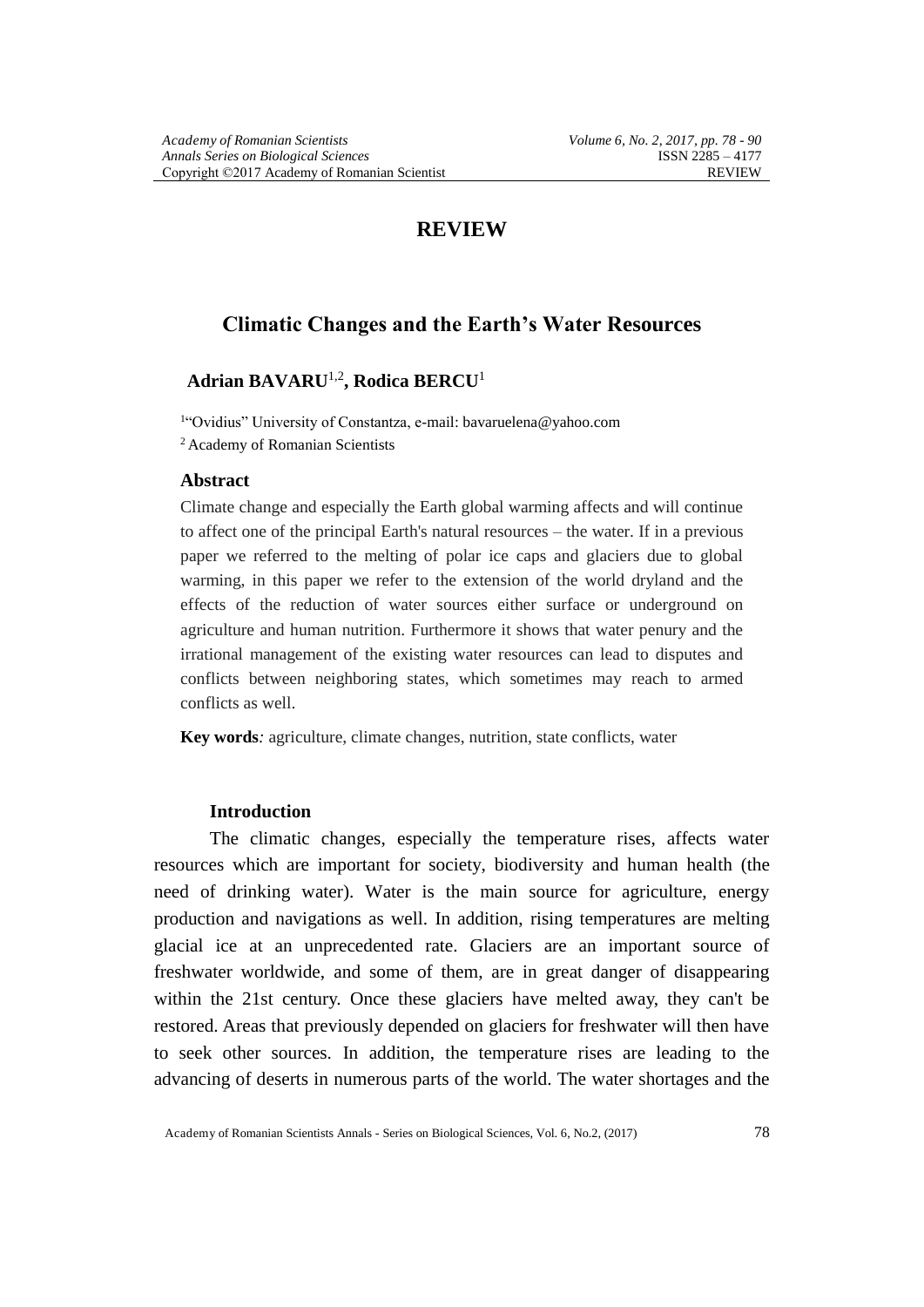problem of drinking water resources and their use will create conflicts all over the world between neighboring countries.

In this paper we will refer only to the effects of global warming on Earth's water resources, and how this phenomenon put pressure on water resources, stresses that are likely to be exacerbated by climate change. The paper include some reparation measures to be taken to meet this challenger.

### **Discussions**

The climatic changes we are witnessing today, and especially the temperature rises, are leading to the advancing of deserts in numerous parts of the world. Thus, the advancing of the Sahara desert forces millions of people from Tunisia, Morocco and Algeria to migrate, either towards the south, or towards Northern Africa (most of them), to the Mediterranean area. At the 2006 UN conference regarding desertification, it was estimated that approximately 60 million people would migrate from sub-Saharan Africa towards the Mediterranean area or Europe by 2020, something that is more and more obvious at the moment (Fig. 1) (Brown, 2011a).

Scientists appreciate that the Sahara has extended over the last hundred years by a million  $km^2$  and over the last 20 years by 200  $km^2$ . Our country too has areas with a high degree of desertification (south of Oltenia, Moldavian plateau etc.) (Fig. 2) (Bavaru and Bercu, 2014).



Academy of Romanian Scientists Annals - Series on Biological Sciences, Vol. 6, No.2, (2017) 79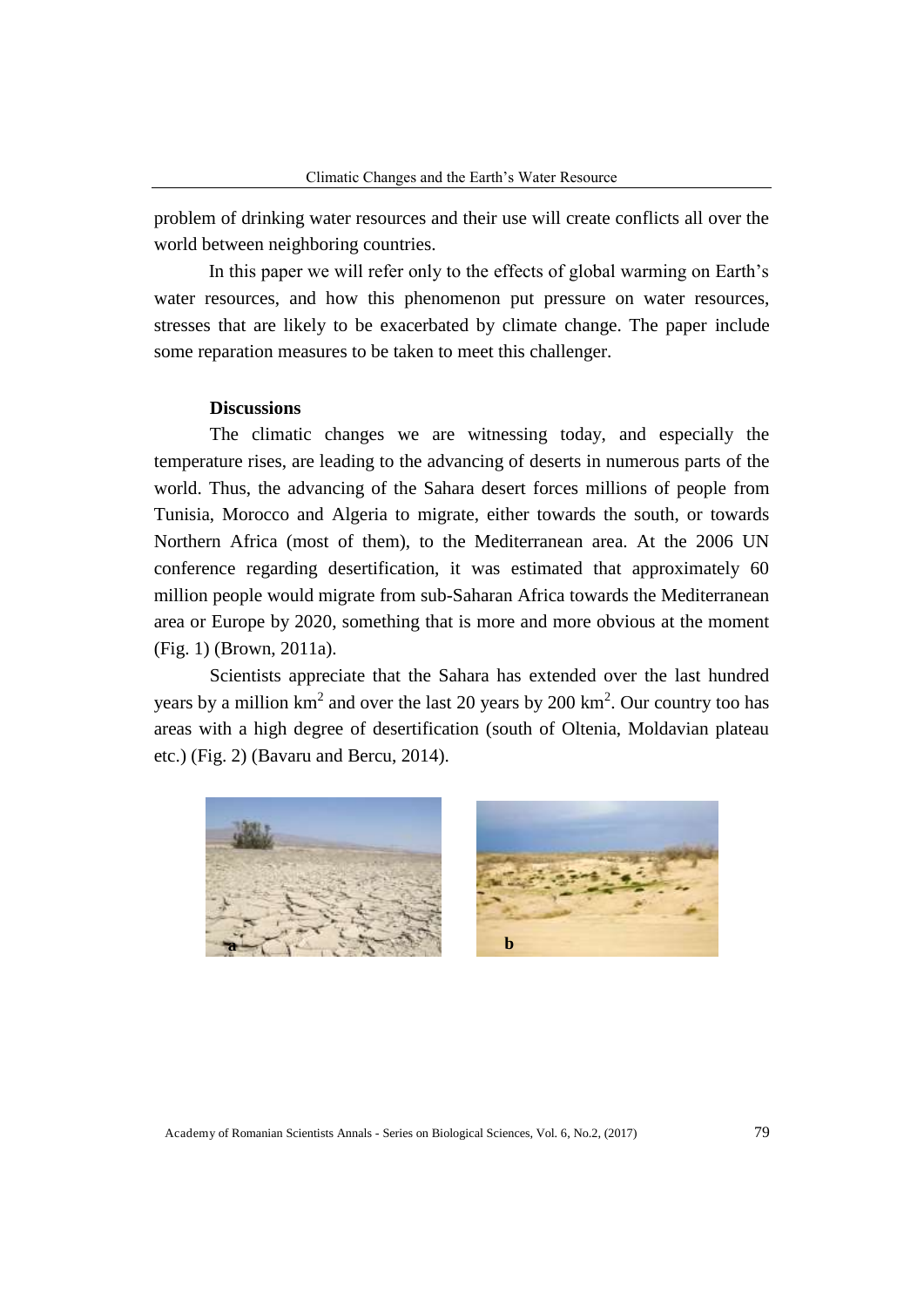

**Figure** 1. Images from the Kara-Kum desert (a, b) and Kyzyl-Kum desert (c, b), in the Turan Basin, Central Asia (from Bavaru and Bercu, 2014).



**Figure 2.** Ten counties of Romania in danger of desertification due to drought (from Bavaru and Bercu, 2014).

In Iran, due to the lack of water and the desert advancing, dozens of villages were abandoned and millions of people migrated to other zones. The same thing happens in Latin America. Approximately 60 million ha (in Brazil) and 59 million ha (in Mexico) are affected by desertification. Such aspects are present in the USA as well, due to the advancing of the south-west deserts, which led to the displacement of approximately three million people, while in China, desert expansion would lead to the displacement of tens of millions of people (Brown, 2011a). A study of the International Organization for Migration (IMO) shows that the number of "climatic" refugees will reach 200 million people by 2020 (Fig. 2) (Web 2).

A team of American specialists from the National Center of Atmospheric Research (NCAR) from Colorado demonstrated that the surface affected by drought increased from 15% in the 1970s to approximately 30% in 2002 (it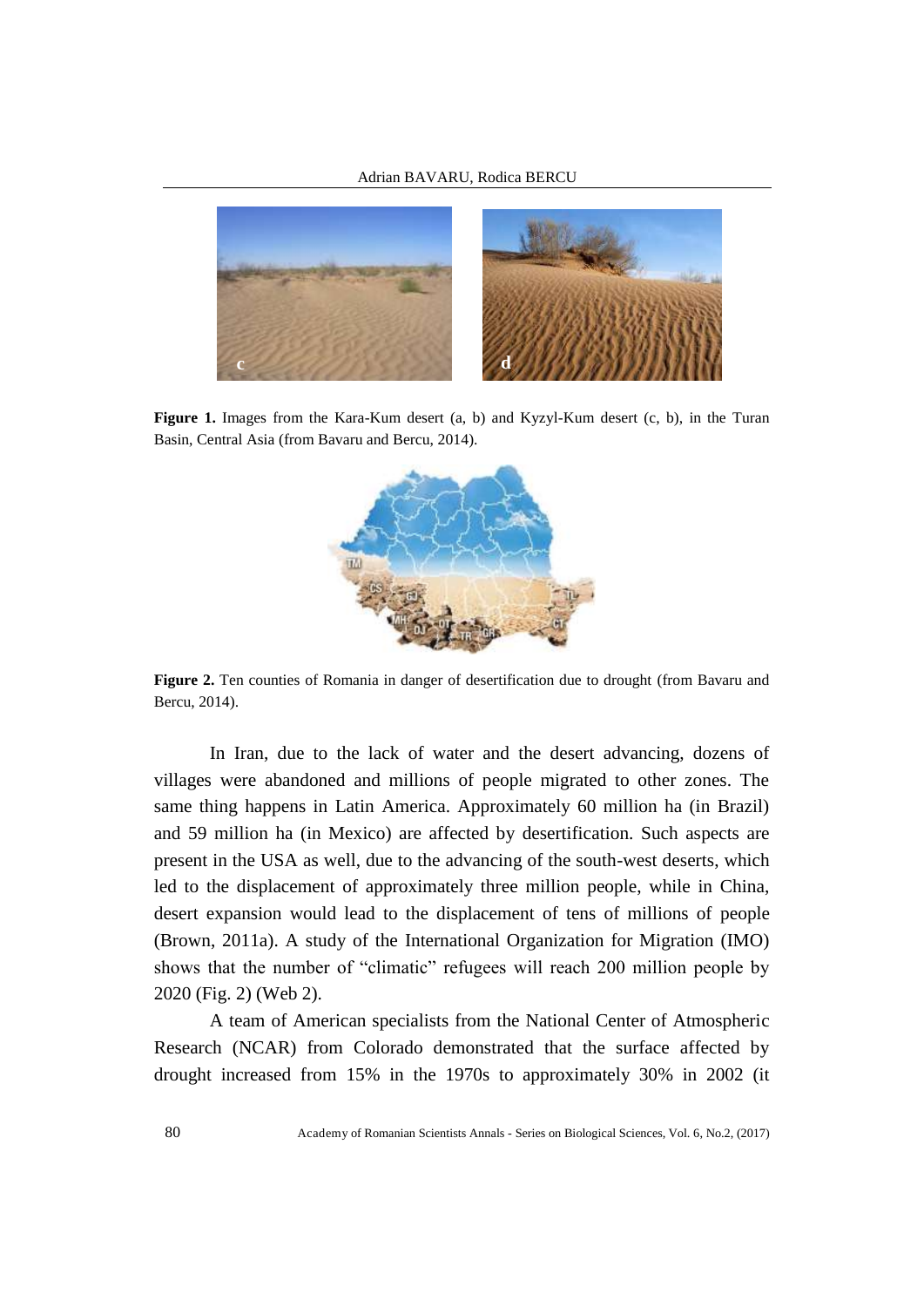doubled). This is firstly due to the temperature increases and rainfall reduction. Other American researchers have shown that if atmospheric carbon dioxide increases from 385 ppm to 450-600 ppm, rainfall would drastically decrease in many regions of the world. Moreover, it was demonstrated that a temperature increase by  $1.6^{\circ}$ C during summer would double the number of wilderness fires.

Apart from the water we need to drink and wash, let's see how things are with water in agriculture, the one needed to produce food. In order to have an exact image of the water consumption in various sectors, we will present a table belonging to Suzanne D. Grivet and also used by other authors (Bavaru and Bercu, 2014; Brown, 2011a).

This table presents the large variations of water consumption according to various activities and geographical areas of the world. If there is some resemblance between Africa and Asia from this point of view, the same thing applies for Europe and North America. For other geographical areas, the differences are obvious. As a whole, we can see that agriculture has the highest water consumption (70%), followed by industry (20%), while domestic consumption is estimated to only 10% of the total. In agriculture, 17% of farmland is irrigated, producing approximately 40% of the world production. Thus, agriculture is the champion of both water use and water waste. Of the 80% withdrawn, 50% evaporate, a quantity lost in the atmosphere (Brown, 2011a; Brown 2011b; Lacoste 2010).

The specialists mention (Guilhem Soutou, 2013) that the entire irrigated surface of the world was almost double compared to 1960-2000, reaching 280 ha in 2008, compared to 190 million ha in 1980.

We must also specify that the geographical distribution of irrigation does not depend on the development of the countries, but mainly on climate (François Neron, 2011).

It is normal for arid zones, permanently affected by drought (Northern Africa, the Middle East, Central Asia and the Mediterranean countries) to take over 80% of the water withdrawn. For India and China, irrigations are absolutely necessary if we realize that they must provide food for billions of people. In the equatorial countries of the world, irrigations are not a necessity as it rains daily (Congo, Indonesia etc.).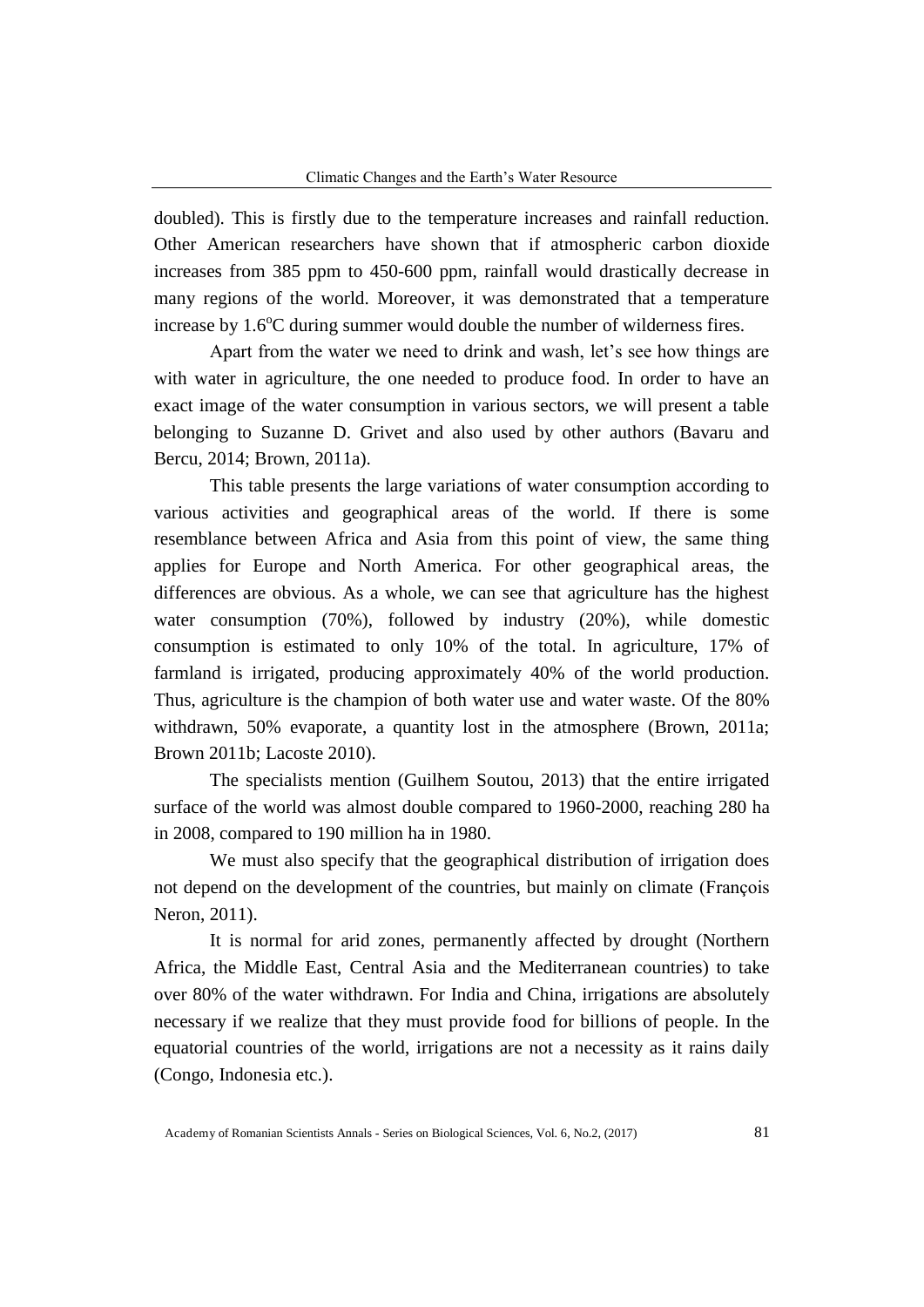It is known that the increase of food production is not possible without the increase of water consumption. It is estimated that by 2050, according to the demographic growth in the world, an increase of approximately  $5000 \text{ km}^3$  of water would be required (Mâșu, 2014).

| <b>Continent/Regiune</b> | <b>Agricole</b> | <b>Industriale</b> | <b>Casnice</b> |
|--------------------------|-----------------|--------------------|----------------|
| In the world             | 70              | 20                 | 10             |
| Africa                   | 86              | $\overline{4}$     | 10             |
| Asia                     | 81              | 11                 | $\tau$         |
| Latin America            | 71              | 10                 | 19             |
| Caribbean                | 64              | 9                  | 27             |
| North America            | 39              | 47                 | 14             |
| Oceania                  | 72              | 10                 | 18             |
| Europe                   | 29              | 55                 | 16             |

Table 1. Water collection on sector and region (by Grivet D. Suzane, 2011).

**Table 2**.The amount of water needed for food production (liters/kg) (by Ghislain de Marsily,

2009)

| <b>Continent/Regiune</b> | <b>Agricole</b> | <b>Industriale</b> | <b>Casnice</b> |
|--------------------------|-----------------|--------------------|----------------|
| Vegetable oil            | 5.000           | <b>Beef</b>        | 13.000         |
| Rice                     | 15.000-2.000    | Domestic fowl      | 4.100          |
| Wheat                    | 1.000           | Eggs               | 2.700          |
| Maize                    | 700             | Milk               | 800            |
| Vegetables               | 200-400         |                    |                |
| Potatoes                 | 100             |                    |                |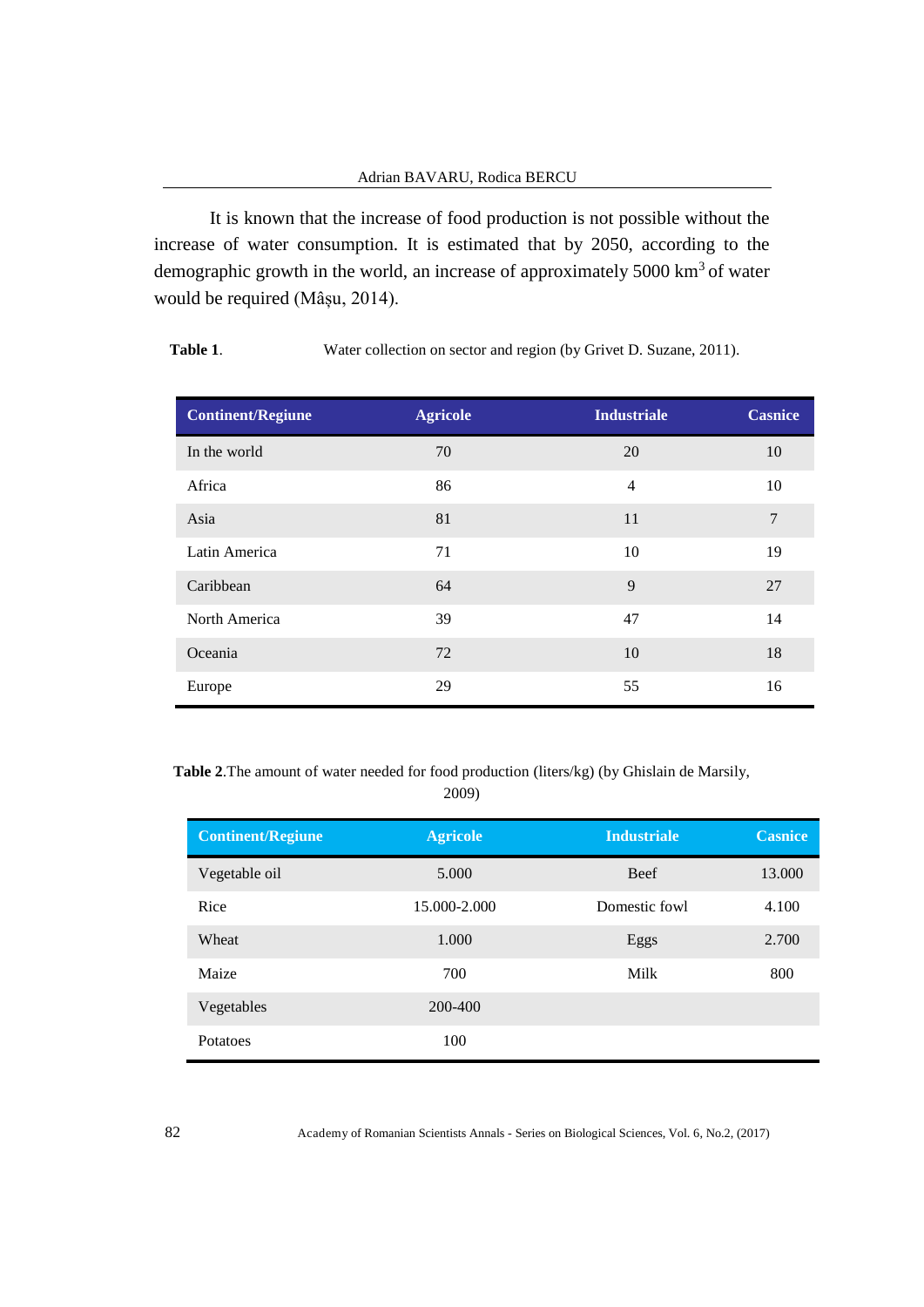

**Figure 3.** African children and the shortage of drinking water(*foto*: Hannah Mcneish / AFP / Getty Images; *sursa*: "The Epoch Time-Romania", 24.05.2012) (Web 3).

If the daily needs of a person are estimated to a few liters, for the production of bread and of other daily foods, the water needed ranges from 1.5 to 5 tons. In the civilized countries, it varies from 4 to 5 tons for the daily needs of a person.

There are in the world areas with water shortages. It is estimated that a sixth of the world population does not have access to water. Approximately two billion people live with "water stress", meaning their resources are below 1700 m<sup>3</sup>/person/year. There are countries in the Middle East, North Africa and sub-Saharan Africa with only  $1000 \text{ m}^3/\text{person}/\text{an}$  (Brown, 2011a). Unfortunately, there is also a bad water management that leads to shortages (Fig. 3).

Here is, for example, the case of Saudi Arabia. Due to food insecurity, the Saudis have bought or rented for years farmland in other countries (Ethiopia and Sudan). They produce their own resources by using land and water from other countries (Brown, 2011a; Mâșu, 2014).

In Yemen, the situation is even more serious. Groundwater and the deep fossil water table were pumped and exhausted. The level of groundwater, as a whole, decreases yearly by two meters. In Sana'a, the capital of Yemen, with two million inhabitants, tap water is supplied once every four days, while in Taiz, a different city in the south, water is supplied once every 20 days. The Yemenite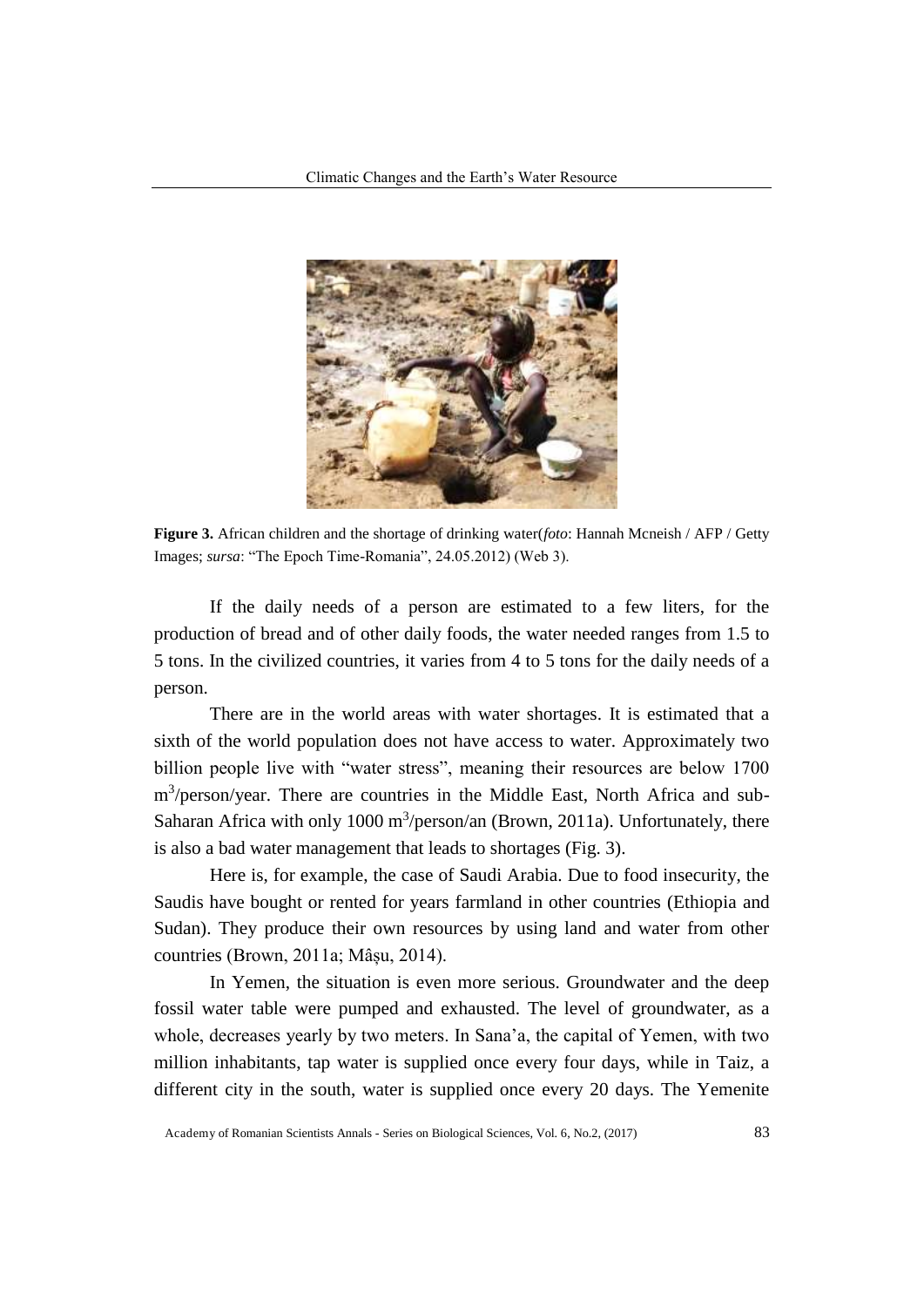tribes have been constantly fighting over water for years. Today, they import 80% of the grains they need. Without industry, with small oil resources and exploitations, Yemen is one of the poorest countries in the world (Brown, 2011a; Mâșu, 2014).

Currently, there are numerous countries dealing with a large water shortage. The level of groundwater decreases as it is used more and more intensely. We remarked previously that 70% of the world's water is used for irrigation, while water shortages rapidly turn into food shortages.

Unfortunately, the increasing reduction of the level of groundwater also occurs in China, India or the USA, all three producing about half of the world cereal production. In order to better understand the danger of overdrafting, we must remember that 4/5 of the cereal crop in China is obtained from irrigated lands, 3/5 in India and 1/5 in the USA (Brown, 2011a; Mâșu, 2014).

For those who are not aware, here is another important element: the largest amount of groundwater comes from the water table which is regularly supplied by rain and, as long as the rain regimen is positive everything is alright. But part of the water table is fossil – water deposited during the distant geological ages. These cannot be resupplied by rain, being located at great depths, and consequently are exposed to exhaustion (the Great Plains in the USA, Saudi Arabia, the north plain in China etc.). As a result, in the American states Arizona, Colorado and Florida, the irrigated surfaces are smaller and smaller. It is estimated that there will be a 10% reduction between 2000 and 2030 as a result of the exhaustion of the water table and the deviation of a part of it (used for irrigation) towards large urban centers, also very "thirsty" (Brown, 2011a; Mâșu, 2014).

In Mexico, the water demand exceeds the supply. The capital, Mexico City, has been having problems with the water supply for years. Located like the whole country, in a droughty area, it is over 50% supplied with water from deep water tables (down to 150 m), and overdrafting will exhaust this water in the future.

Jordan and Israel do not have a better situation either. In 2010 Jordan imported approximately 90% of the cereal production yearly, while Israel imports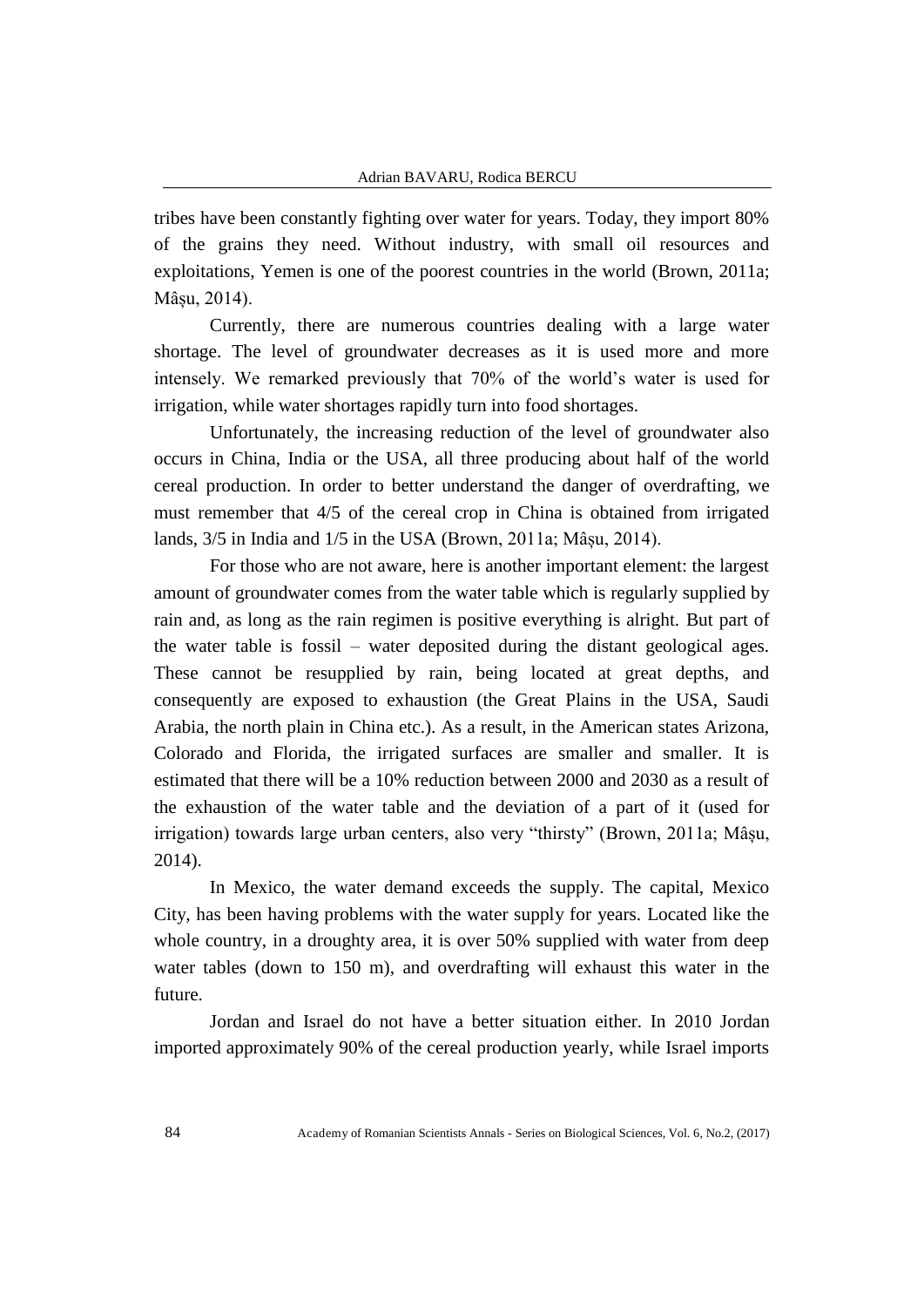about 98% of the required cereal production. Numerous Arab countries are also in a bad situation (Iran, Iraq, Syria, Afghanistan etc).

As can be estimated, the insufficient amount of water at global level generates economic competition between agriculture – specifically farmers – and urban centers which are ever increasing, in number and surface. The farmers are disadvantaged in this competition because they need considerable water to produce food. Here is a telling example: the production of a ton of wheat requires 1000 tons of water, while the gain is 150-160 euro/ton. However, a ton of steel requires only 14 tons of water, while the gain is approximately 650-700 euro/ton. Not to mention that industry is the one that offers more jobs.

The problem of drinking water resources and their use has been creating conflicts all over the world between neighboring countries.

We will mention here a recent study performed by two American researchers from the University of Iowa and published by the "Association for Psychological Science" from the USA in February 2017 (popularized in our massmedia as well). The title is enough to understand the content "Global Warming and the Violent Behavior". In short, high temperatures and global warming generally cause a violence surge. These climatic changes and especially the temperature increases cause major problems in terms of food security in various countries, enhancing poverty and malnutrition (Fig. 4). There are phenomena of instability, conflicts, incertitude. There are disputes over resources, water being one of the major causes (Unteanu, 2017).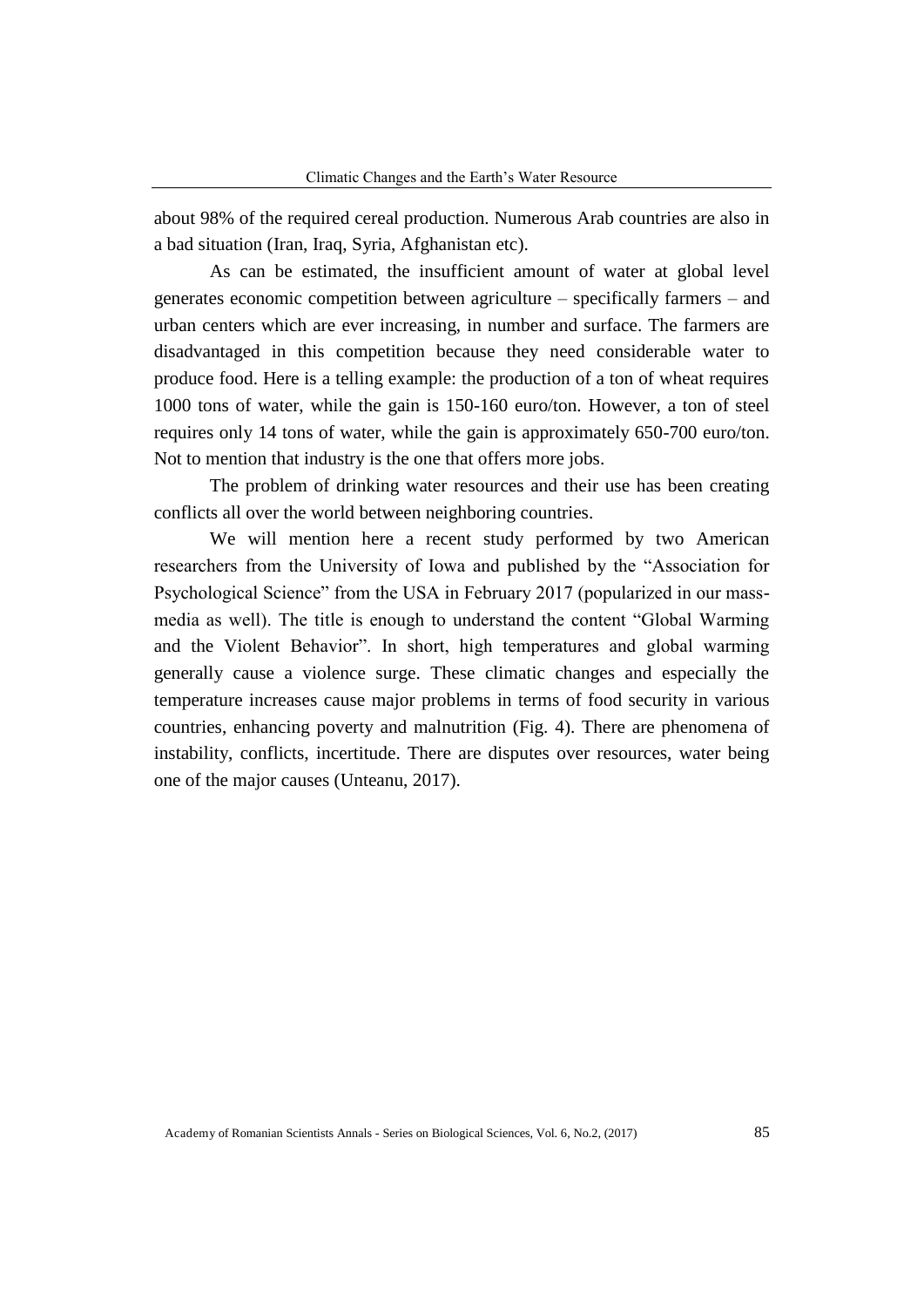

**Figure 4.** Climatic changes enhance poverty, malnutrition, and affect people's health. *Photo* "Sleeping on the river bed" by Nimai Chandra Ghosh was awarded at the WHO photography competition "Images of the health of the environment 2007" (from Bavaru și Bercu, 2014).

We will shortly dwell on some of these disputes that can, at any moment, generate violent conflicts

Thus, China has an internal imbalance between the north and the south. The north is experiencing an acute water shortage, as it has an arid and semi-arid climate, with 45% of the country's population and only 15% of the water resources. The south has 50% of the population and 80% of the water resources (the two rivers and the annual input from the monsoon etc.). It shares the hydrological resources with its neighbors in the north (Russia and Kazakhstan) that criticize China for the building of too many dams and the pirating and pollution of these waters. As collateral information, China has 22000 large dams of the 45000 dams existing in the world. In the south, it has obvious economic conflicts with India related to water resources, apart from those related to frontiers in the Himalaya region. The Brahmaputra is very important for India, but China wants to build several dams in the superior sector of the river located on the Chinese territory in order to develop agriculture and hydroelectric activity in the Chinese Tibet, affecting thus 27% of the river flow. Similar disputes are between China and Thailand, Laos, Cambodia and Vietnam because of China's desire to build dams on the superior sector of the Mekong. These dams are a menace to the climatic balance in the region, as well as to the socio-political one (Mârșu, 2014).

A similar situation is in Egypt in terms of the ten countries crossed by the Nile, the longest river in the world. Its basin has  $3$  million  $km<sup>3</sup>$ . Egypt, and not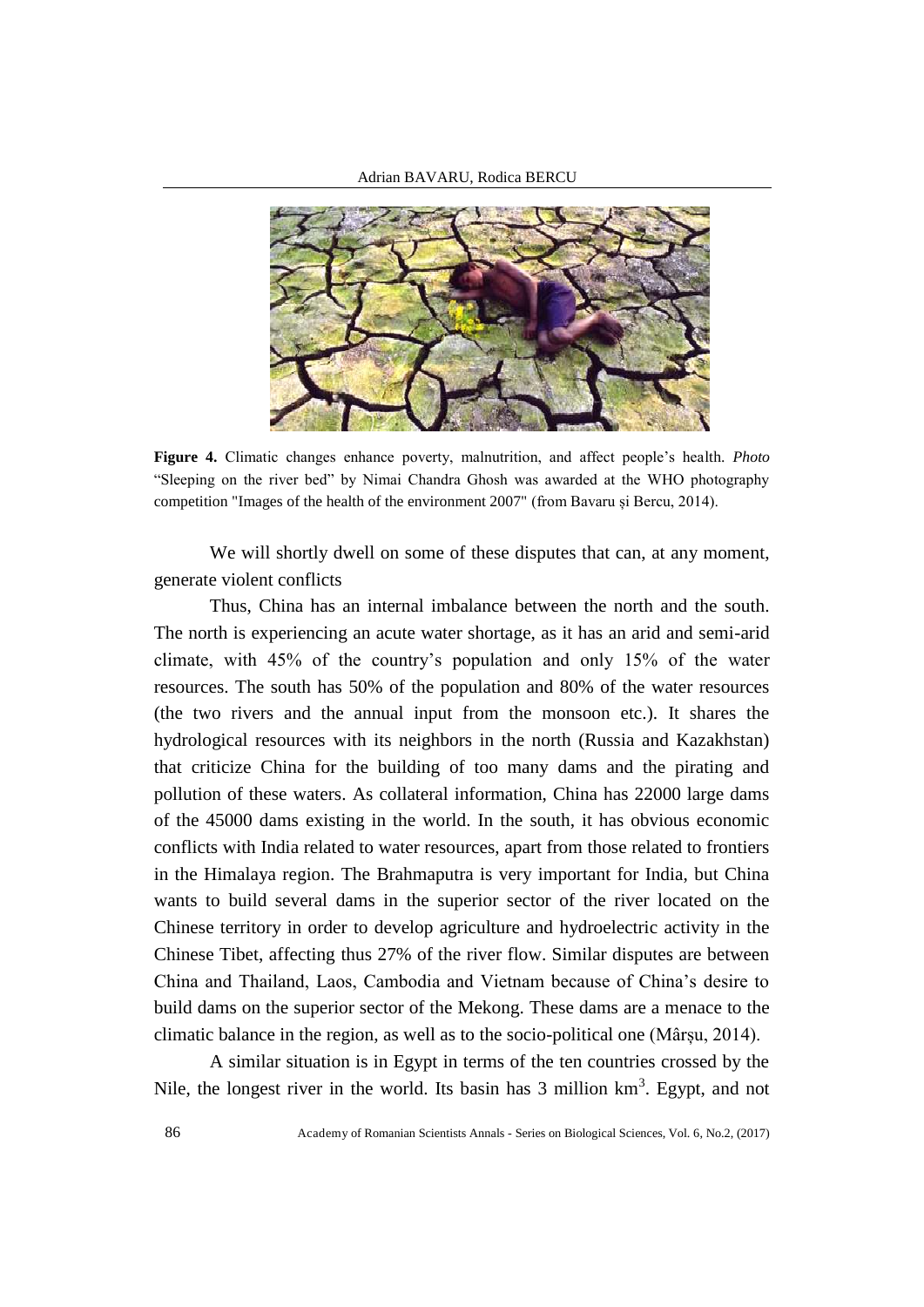only, owes its existence and the existence of its people to the Nile. Compared to its neighbors, Egypt has a rather rigid attitude when it comes to this river. Firstly, Ethiopia, with a similar population to Egypt and an impressive birth rate (it is estimated to reach 129 million inhabitants by 2025) has a similarly arid climate and its economy is based on agriculture. In order to provide food for such a large population, agriculture needs irrigation (for approximately two million ha), based on micro-dams and an economic development based on hydroelectricity (only 2% of the population has access to electricity). These dams would reduce the flow of the Nile by 4-8 billion  $m^3$ /year, a river which is entirely navigable.

In terms of the Nile, Egypt also has serious disagreements with Sudan, a country in which agriculture represents approximately 35% of the Gross National Product (GNP) and 70% of the water withdrawal. Sudan split in two recently, into South and North Sudan (the driest and poorest, without oil resources). The two states joined efforts to collaborate in order to use the waters of the Blue Nile (one of the two Nile tributaries) without consulting Egypt and causing an adverse reaction from it (Fig. 5).



**Figure 5.** SLA-MinniMinnawidin fighters in north Darfur (Sudanese region) that fight for gold and water. *Photo from the* UNAMID archive (*photo*: Ronan O'Kelly; source: vice.com, 23.09.2013 (Web 4).

Such conflicts also occur between Mexico and the USA in regard to the use of the Colorado which reaches Mexico with a low flow of only 4% and is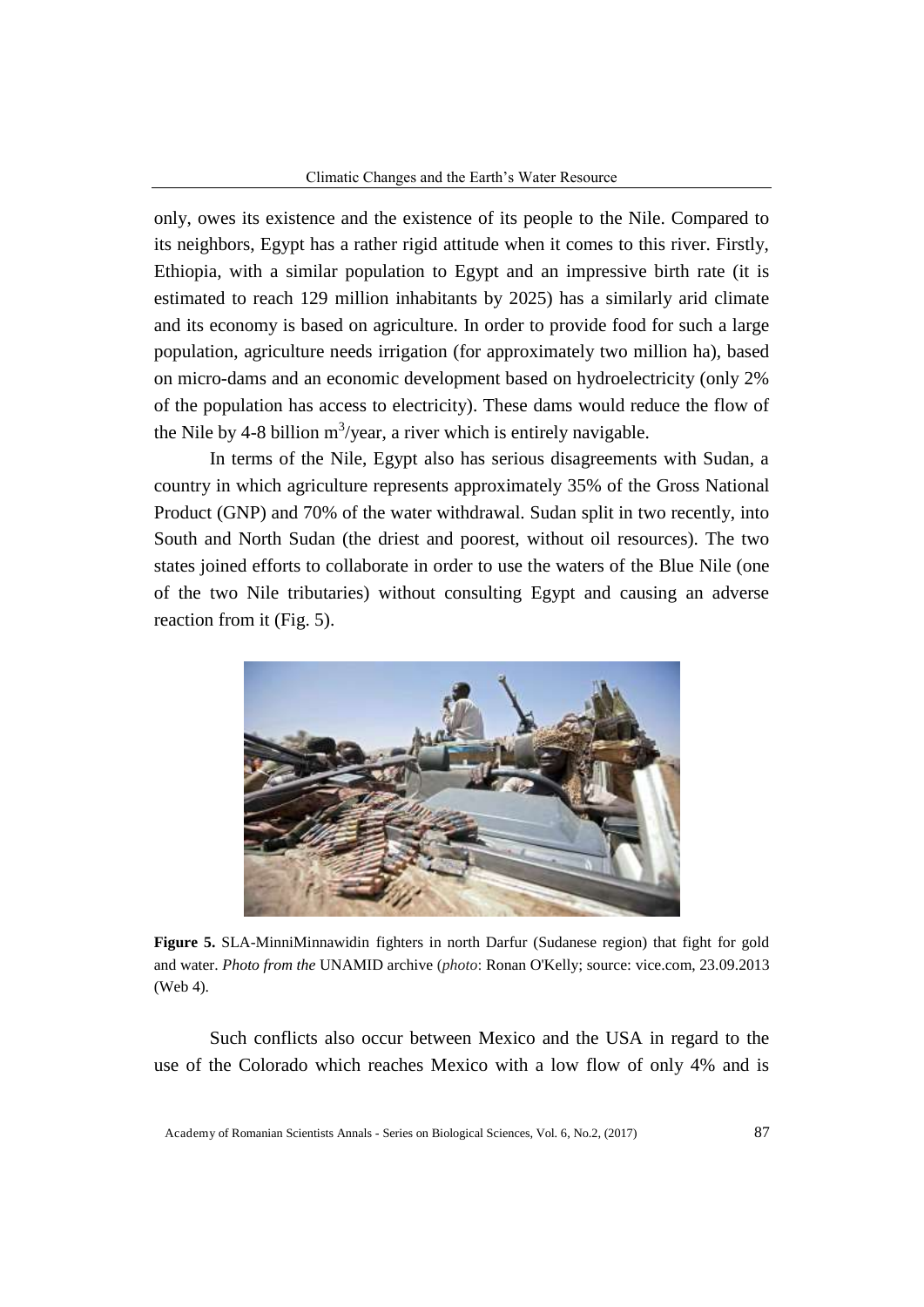extremely polluted with chemical pesticides and fertilizers, which causes permanent protests from Mexico. Similar water conflicts occur in the Jordan basin (between Israel, Jordan and Palestine), in Spain among its regions, in Western Africa between Senegal and Mauritania and others (Mâșu, 2014).

All these examples show us the international and trans-border dimension of the water resources which have often started conflicts and even wars in the  $21<sup>st</sup>$ century. Over the past 50 years, approximately 37 wars broke out between neighboring countries. Still, the recent studies (like the one from Oregon's State University) established a positive element: the cooperation between countries occurred twice as often as conflicts (Mâșu, 2014).

The Danube could be a cooperation laboratory, even though some people consider it a crisis topic, as it crosses 17 countries that signed a Convention in 1994, a year when a common institution for the management of its waters was also established.

The Danube, also a navigable river, ensures navigation from the North Sea (the Rhine-Main-Danube canal) to the Black Sea and has some pollution problems.

Through careful monitoring, 50-80% of its waters have a "good ecological situation." The situation of the Danube Delta is a problem shared by Romania and Ukraine. We delayed action in the discussions with Ukraine regarding the Bystroye canal (Mâșu, 2014).

Added to the decrease of water resources linked to global warming, which can always lead to tensions and conflicts between countries, is bad management and handling of these resources, due to our negligence.

Consequently, around the years 2005-2006, a plan was elaborated to include the reparation measures. These are mentioned by Yvette Vyret and Jacqueline Jalta in "Développements durables" (2010) and which, in short, refers to the following aspects:

- the reduction of water loss, similar to the energy problems to secure the recorded losses;

- rationing of water use in agriculture (there are, however, reservations about this);

- recycling of water and the careful treatment of sewage;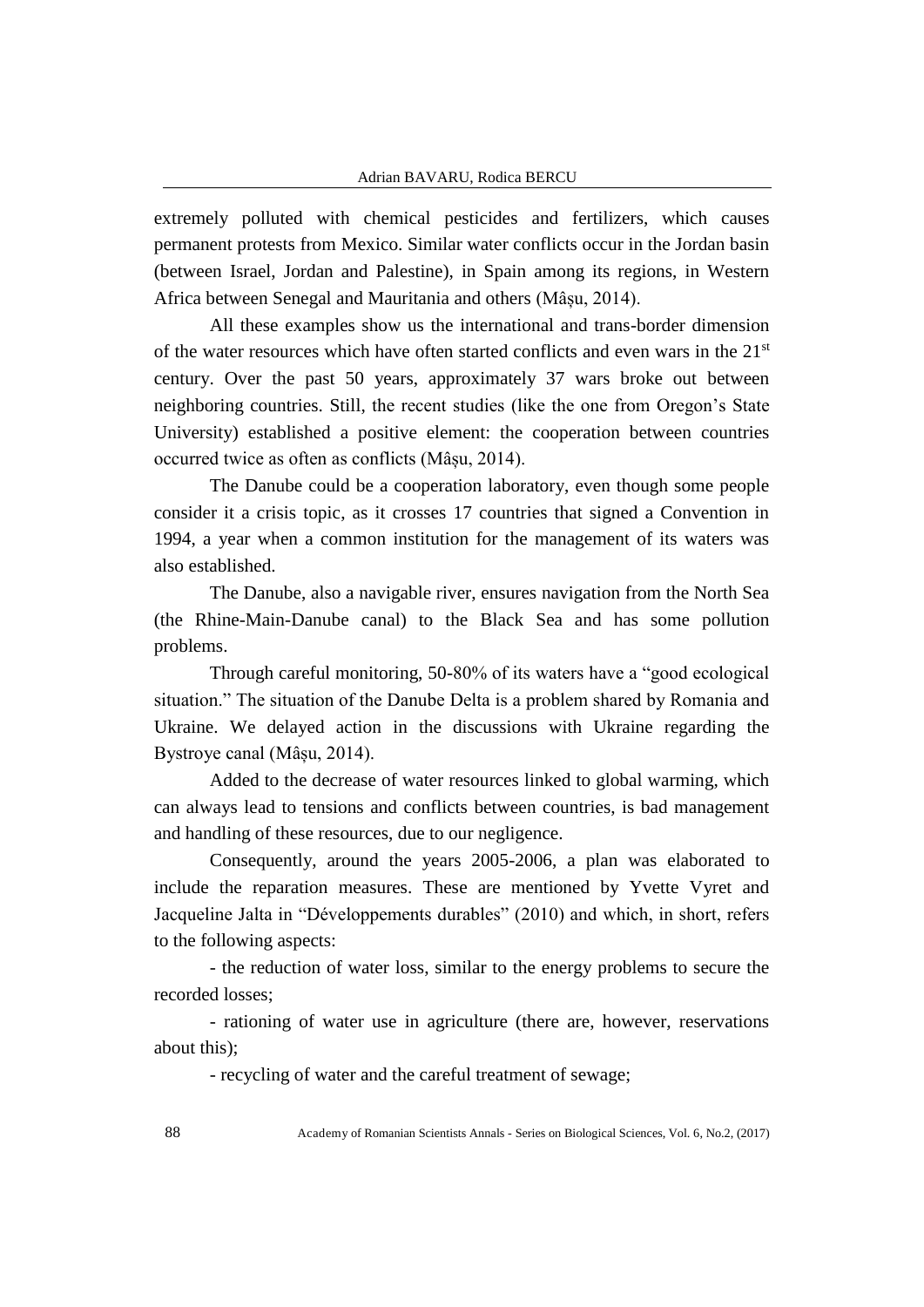- the desalinizing of seawater – the only safe solution for the countries that no longer have water resources, despite the high costs;

- transfer of drinking water to a distance – where possible;

- the use of the water table where there are still large resources (the case of Lybia);

- recovering of rainwater in dams and large reservoirs and their use especially for irrigations in agriculture.

In 2012, the European Parliament adopted a resolution through which the member states must reduce to half food waste by 2025 (Mâșu, 2014). Such measures were adopted by the Chinese, as well. But the most important measures consist in the change of mentality for some of us who do not care about wasting water.

#### **Conclusions**

As Noah Hall et al. reported in 2008 "Expected increases in water demand due to higher temperatures will compound the problem of how to meet increased demand from population growth and economic development. New, widespread conservation and allocation policies will be essential to meet this challenge".

### **References**

- [1] Bavaru A., Bercu R. (2014) Protecța mediului, a resurselor sale o șansă pentru viață. Ed, Arhiepiscopia Tomisului, Constanța.
- [2] Brown L.R. (2011a), Lumea pe marginea prapastirei. Cum să prevenim colapsul economic şi ecologic, Edit. Tehnică, Bucureşti.
- [3] Brown L.R., 2011b, Planul B. 4.0. Mobilizarea generală pentru salvarea civilizației, Academia Română, Centrul Român de Economie comparată și Consens, București.
- [4] De Marsily G., 2009, L'eau, un trésor à partager, Dunod, Paris.
- [5] Grivet D. S., 2011, Géopolitique de l'eau, Éditeur Ellipses, Paris.
- [6] Lacoste Y., 2010, L'eau dans le monde: les batailles pour la vie, Éditeur Larousse, Paris.